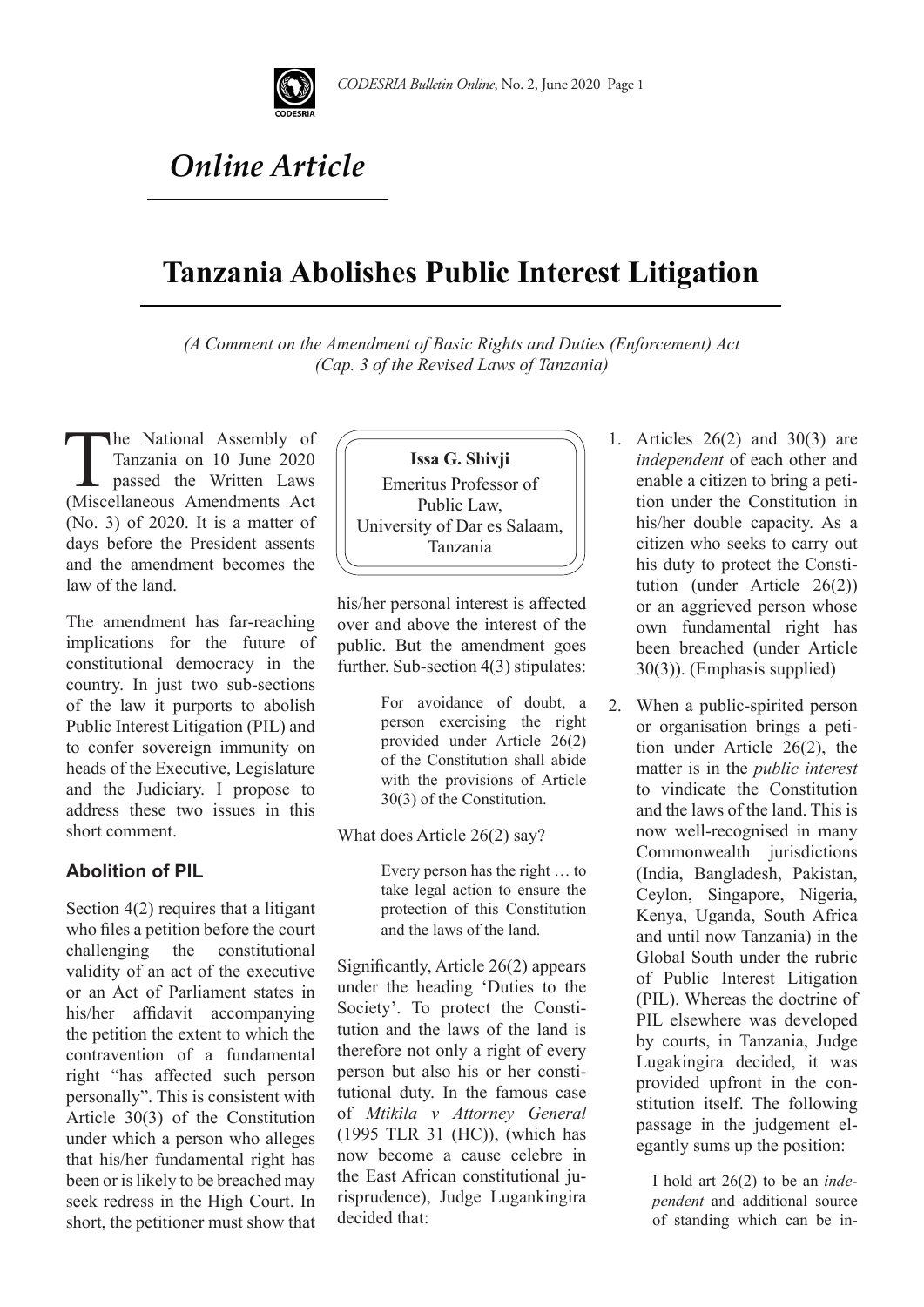voked by a litigant depending on the nature of his claim. Under this provision, too, and having regard to the objective thereof – the protection of the Constitution and legality – a proceeding may be instituted to challenge either the validity of a law which appears to be inconsistent with the Constitution or the legality of decision or action that appears to be contrary to the Constitution or the law of the land. Personal interest is not an ingredient in this provision; it is tailored for the community and falls under the sub-title 'Duties to the Society.' It occurs to me, therefore, that art 26(2) enacts into our Constitution the doctrine of public interest litigation. It is then not in logic or foreign precedent that we have to go for this doctrine; it is already with us in our own Constitution. (paras C, D, E & F, p. 45) (emphasis supplied)

Since then Tanzanian courts have recognised PIL and the case of *Mtikila* has been cited and followed in many African jurisdictions including Kenya, Uganda, South Africa and Malawi.

3. Judge Lugakingira in very explicit terms, for the first time, clearly and unambiguously recognised and underscored the difference between private and public law and that the rules of locus standi (that is the capacity to bring a matter before the court) of private law do not apply to public law litigation. This was a great advance. Some of the firstgeneration judges (including such fine judges as Judges Mapigano and Katiti) understood the difference between public and private law. They recognised that the practice and procedure in these respective spheres were significantly different. Public law and private law litigation ought to be approached differently. Judge Mapigano, for instance, consistently refused to entertain pleas of many a state attorney to apply Civil Procedure Act or Government Proceedings Act or rules of evidential standard of proof to judicial review cases.

Unfortunately, many of the current generation of members of the Bar and Bench do not fully appreciate the difference between public and private law. Invariably, they fall back on private law procedures and outlook. This is not the place to go into details. Suffice to cite a recent decision of the full bench of the High Court in a constitutional petition<sup>1</sup> to illustrate the point I am making. The Court dismissed the petition on a single ground that the petitioner had failed to prove the case beyond reasonable doubt. Rules of standard of proof (beyond reasonable doubt in criminal cases and on balance of probabilities in civil cases) do not apply to the civil side of public law cases, namely constitutional litigation and judicial review applications. In public law litigation, most of the time, the courts are called upon to adjudicate questions of law and not questions of fact. To be sure, even the legal vocabulary used is different. On questions of law, the litigant is called upon to *show* (and not *prove*) by argument and precedent to support his/her position that a particular act or law is inconsistent with the Constitution.

The amendment obscures the distinction between public and private law in that it seems to apply private law rules of standing to constitutional cases.

In my humble view, the amendment under discussion has a three-fold effect. Firstly, it purports to amend the constitution through the back door by making Article 26(2) subject to article 30(3). The fact that the relevant section 4(3) starts with the phrase "for the avoidance" of doubt" does not save it because if there was any doubt as to the relation between Articles 26(2) and 30(3), it was made abundantly clear by the *Mtikila* case which decided that these two provisions of the Constitution were not linked. In my view, section 4(3) is unconstitutional because the Constitution can only be amended by following a special procedure and cannot be amended, either directly or indirectly or under some guise of clarification, by an ordinary Act of Parliament.

Secondly, the amendment purports to overrule the court's decision in the case of *Mtikila*. It is unusual in self-respecting constitutional democracies to overrule decisions of courts. To overrule or negate the effect of court decisions by legislation amounts to one branch of the state (the legislature) interfering with and usurping the power of the another branch of the state (the judiciary). True, the legislature occasionally does it, particularly in the case of conservative court decisions which strike down progressive reforms of the government of the day. Even so, the Executive through the Legislature rarely resorts to overruling progressive decisions of courts which enlarge the fundamental rights of citizens. It would be socially embarrassing and politically imprudent. It would result in attracting bad reputation in the eyes of citizens of the country and the community of democratic states.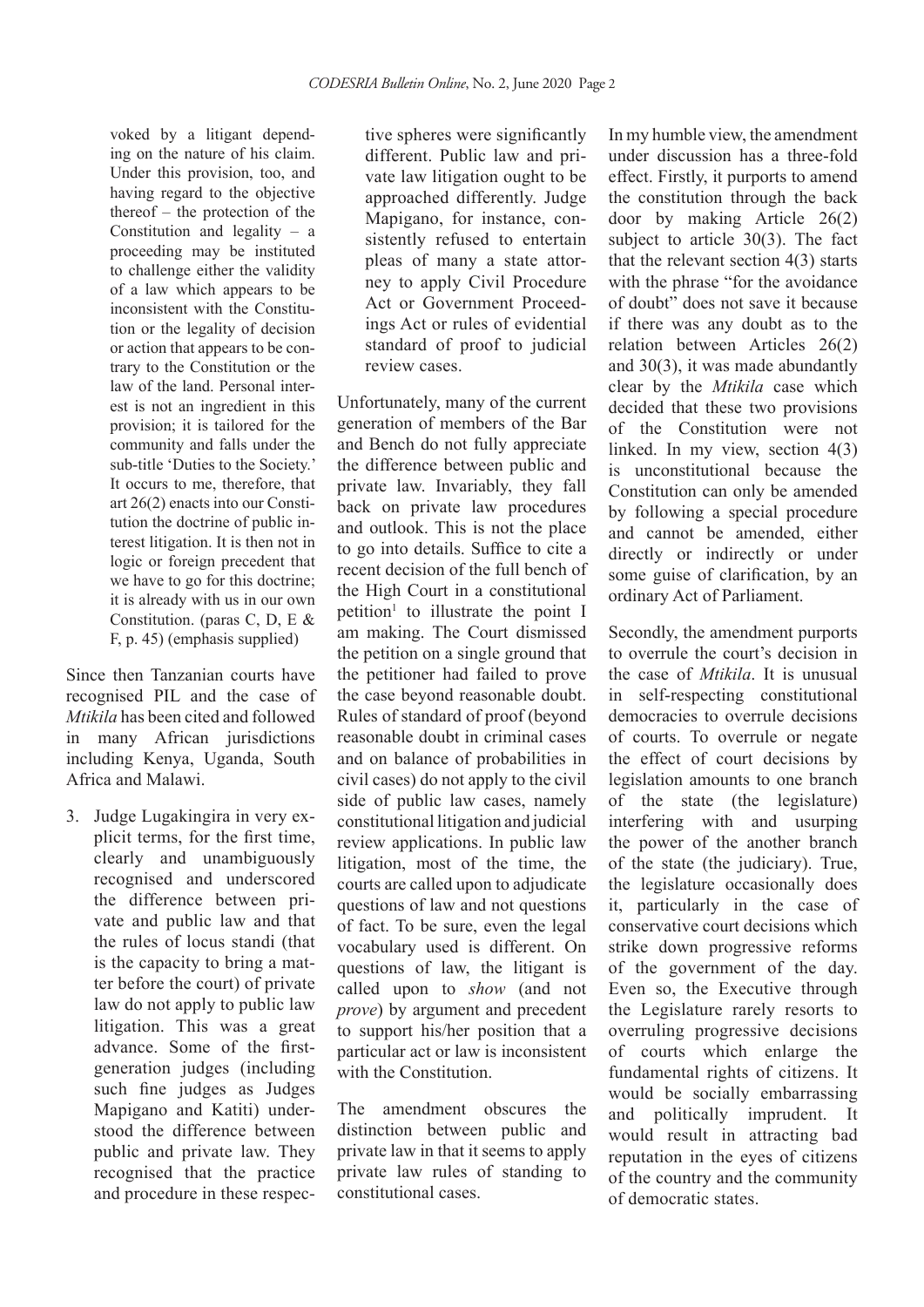Thirdly, without mincing words, it must be pointed out that this legislation marks the end of Public Interest Litigation in the country. This has severe implications for the rights to life, livelihood and dignity of the large majority of working people in villages and urban areas who are the primary victims of unconstitutional and illegal acts of the organs and officials of the state at different levels. Yet as victims of the abuse of power, they do not have the necessary education, capacity or wherewithal to litigate and vindicate their rights and freedoms in courts. Under such circumstances, as Justice Lugakingira said, "if there should spring up a public-spirited individual and seek the Court's intervention against legislation or actions that pervert the Constitution, the Court, as guardian and trustee of the Constitution and what it stands for, is under an obligation to rise up to the occasion and grant him standing." (para H, p. 43)

#### **Sovereign Immunity**

Section 4(4) states and this needs to be quoted in full:

> Where redress is sought against the President, Vice-President, Prime Minister, the Speaker, Deputy Speaker or Chief Justice for any act or omission done in the performance of their duties, a petition shall only be brought against the Attorney General.

I must admit at the outset that I fail to gather the intention of the draftsperson behind this section. Is it that the named person cannot be made a respondent in a constitutional litigation even though the alleged wrong has been committed by him or her in his/ her capacity as the occupant of the specified office and in the course of performing his/her duty? If so,

how do you frame your cause of action in the petition? Who is the *proper party* in such a situation? Does the section make the Attorney General a proper party or a necessary party or both? A hypothetical would illustrate the point I am trying to make.

XXX is convicted of murder by the High Court on a charge of murder. The presiding judge YYY who conducted the trial and convicted XXX was appointed by the President without prior consultation with the Judicial Service Commission contrary to article 109(2) of the Constitution. XXX wishes to file a Constitutional petition for an order of declaration that his trial and conviction were a nullity because the Court which tried and convicted him was not properly constituted in that the appointment of the presiding judge was invalid being contrary to article 109(2). The proper party to this petition would be the appointing authority, the President, who failed to consult the commission. But under the amendment the President cannot be impleaded. So, the petitioner makes the Attorney General the respondent and pleads in the petition that the President as the appointing authority acted contrary to article 109(2). The petition would be dismissed without further ado simply because the party whose action is being impleaded is not before the Court and the party, which is before the Court, the Attorney General, did not commit the alleged wrong. The result is that under section 4(4) it is virtually impossible to sue the heads of the three branches of the State even if they are alleged to have breached the constitution or the law of the land in the performance of their constitutional duties.

Can we then say that this provision seeks to make the respective heads immune from court proceedings and that a citizen cannot have redress against them? In other words, the named persons can commit wrongs with impunity! This kind of immunity is reminiscent of the monarchical age which followed the adage "the king can do no wrong', the sovereign is above the law and cannot be impleaded in *his own* courts? But the president is not a monarch. All the offices mentioned in the section are constitutional offices. The occupants of these offices are bound by the constitution and the law of the land. They are not above the law. Their powers and duties are conferred and limited by the law and through the Constitution and the law that they are held accountable to the people.

One wonders if the intention of the law was to confer "sovereign immunity" on the President, Vice-President, Prime Minister, the Speaker, Deputy Speaker and the Chief Justice. If the President had been properly advised by his Attorney General on the implication of this provision, maybe he would have rejected it. Maybe he still will.

#### **Concluding Remarks**

The amendment of the Basic Rights and Duties (Enforcement) Act puts back the clock of constitutional jurisprudence in the country by two decades. In 1984, under the Fifth Constitutional Amendment, the 1977 Constitution for the first time entrenched the Bill of Rights following the Great Constitutional Debate of 1983 which preceded it. The Fifth Constitutional Amendment was hailed for ushering in some progressive changes including, among other things, entrenching the local government in the constitution, limiting the presidential tenure to two consecutive terms of